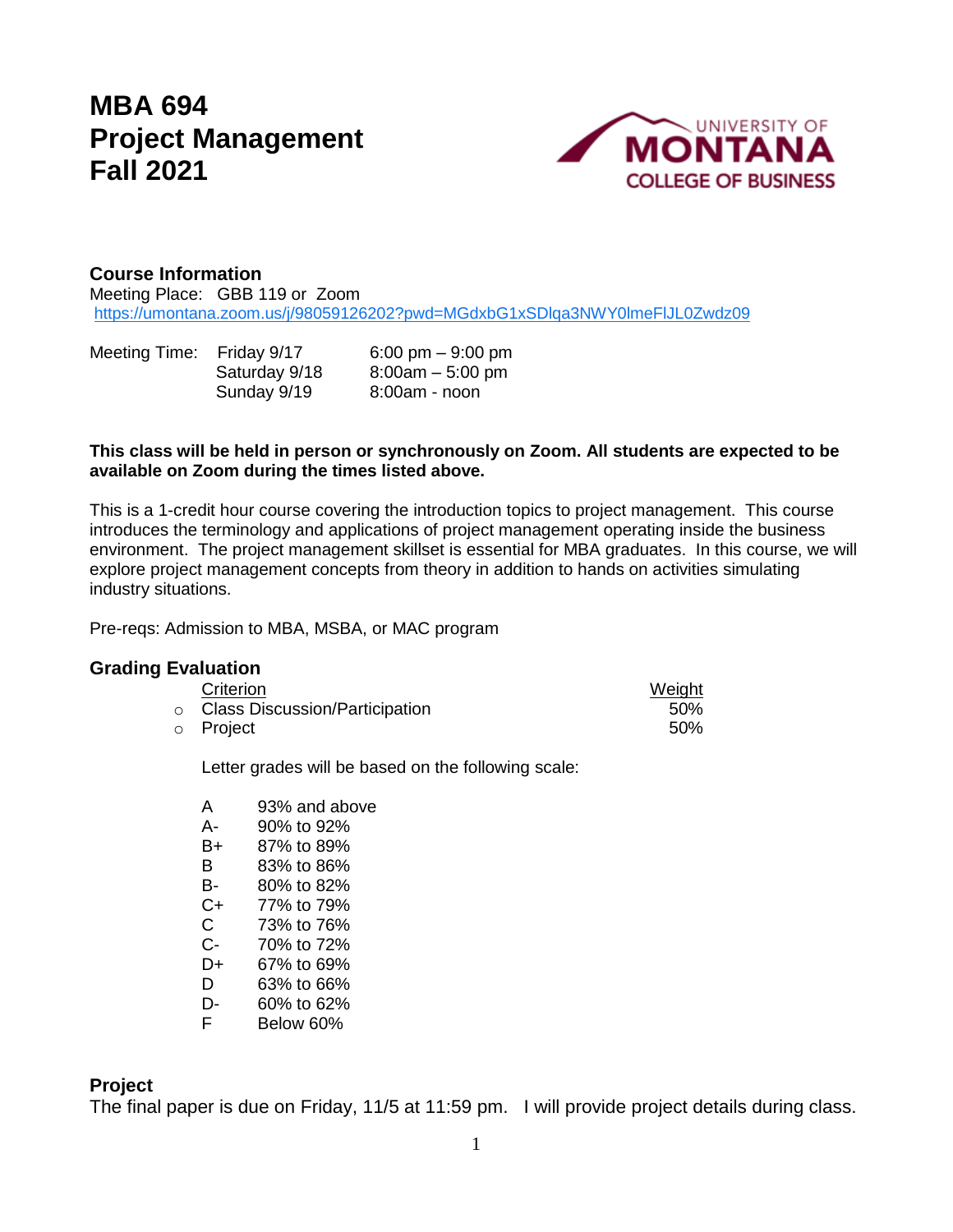## **Expected Learning Objectives and Assessment**

Students will:

- Integrate project management topics in industry specific applications
- Communicate with team members and business clients
- Learn how leadership plays a role in project management
- Provide analytical thinking to solve project management problems
- Learn to build a simple project plan using project management software
- Evaluate implications of operating in a complex business environment

## **Required Course Material**

All course material will be on Moodle. There are no additional course materials required.

## **Policies**

#### **Attendance**

Due to the timeline and delivery of the course, it imperative that you physically or virtually attend class the entire weekend. If anyone misses Friday night, anytime Saturday, or Sunday morning, then they will automatically receive a "F" for the course.

#### **Academic Honesty**

All students must practice academic honesty. Academic misconduct is subject to an academic penalty by the course instructor and/or a disciplinary sanction by the University. The University of Montana Student Conduct Code specifies definitions and adjudication processes for academic misconduct and states, "Students at the University of Montana are expected to practice academic honesty at all times." (Section V.A., available at

[http://www.umt.edu/vpsa/policies/student\\_conduct.php\)](http://www.umt.edu/vpsa/policies/student_conduct.php). All students need to be familiar with the

Student Conduct Code. It is the student's responsibility to be familiar the Student Conduct Code.

#### **[Disability Services for Students](http://www.umt.edu/dss/default.php)**

The University of Montana assures equal access to instruction through collaboration between students with disabilities, instructors, and Disability Services for Students. If you think you may have a disability adversely affecting your academic performance, and you have not already registered with Disability Services, please contact Disability Services in Lommason Center 154 or 406.243.2243. I will work with you and Disability Services to provide an appropriate modification.

#### **Mission Statements and Assurance of Learning**

The College of Business at the University of Montana creates transformative, integrated, and studentcentric learning experiences, propelling our students to make immediate and sustained impact on business and society. We nurture our students' innate work ethic to develop confident problem solvers and ethical decision makers. We pursue thought leadership and collectively create opportunities for a better life for our students, faculty, and staff.

COB Core Values:

- Students first: We educate the whole person
- Experiential learning: We create experiences that matter
- Thought leadership: WE create rigorous and relevant knowledge
- Stewardship: We value people, planet and profit